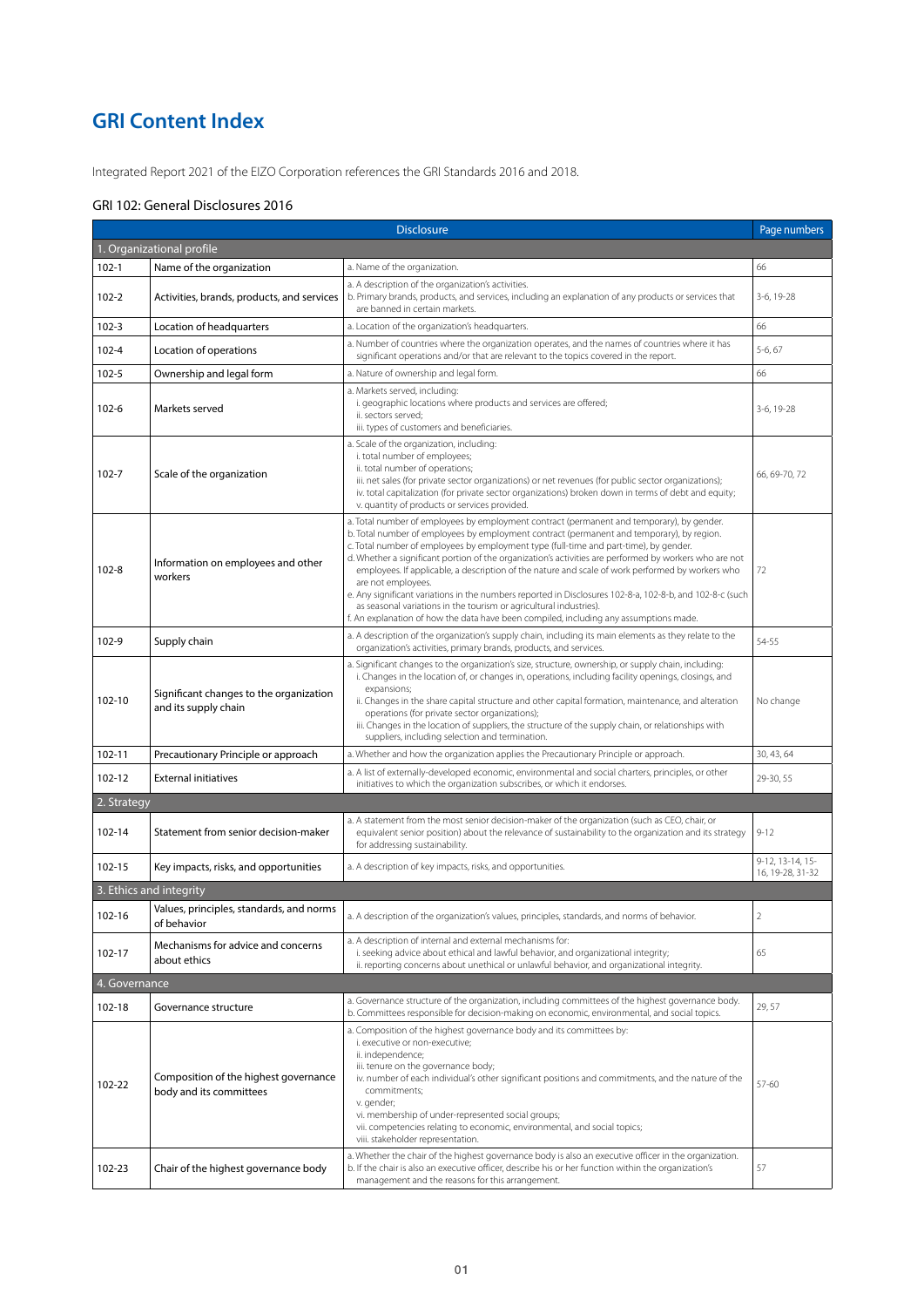|        |                                                               | <b>Disclosure</b>                                                                                                                                                                                                                                                                                                                                                                                                                                                                                                                                                                                                                                                                                                                                                                                          | Page numbers   |
|--------|---------------------------------------------------------------|------------------------------------------------------------------------------------------------------------------------------------------------------------------------------------------------------------------------------------------------------------------------------------------------------------------------------------------------------------------------------------------------------------------------------------------------------------------------------------------------------------------------------------------------------------------------------------------------------------------------------------------------------------------------------------------------------------------------------------------------------------------------------------------------------------|----------------|
| 102-24 | Nominating and selecting the highest<br>governance body       | a. Nomination and selection processes for the highest governance body and its committees.<br>b. Criteria used for nominating and selecting highest governance body members, including whether<br>and how:<br>i. stakeholders (including shareholders) are involved;<br>ii. diversity is considered;<br>iii. independence is considered;<br>iv. expertise and experience relating to economic, environmental, and social topics are considered.                                                                                                                                                                                                                                                                                                                                                             | 59-60          |
| 102-28 | Evaluating the highest governance<br>body's performance       | a. Processes for evaluating the highest governance body's performance with respect to governance<br>of economic, environmental, and social topics.<br>b. Whether such evaluation is independent or not, and its frequency.<br>c. Whether such evaluation is a self-assessment.<br>d. Actions taken in response to evaluation of the highest governance body's performance with<br>respect to governance of economic, environmental, and social topics, including, as a minimum,<br>changes in membership and organizational practice.                                                                                                                                                                                                                                                                      | 59             |
| 102-32 | Highest governance body's role in<br>sustainability reporting | a. The highest committee or position that formally reviews and approves the organization's<br>sustainability report and ensures that all material topics are covered.                                                                                                                                                                                                                                                                                                                                                                                                                                                                                                                                                                                                                                      | 29             |
| 102-33 | Communicating critical concerns                               | a. Process for communicating critical concerns to the highest governance body.                                                                                                                                                                                                                                                                                                                                                                                                                                                                                                                                                                                                                                                                                                                             | 29,57          |
| 102-35 | Remuneration policies                                         | a. Remuneration policies for the highest governance body and senior executives for the following<br>types of remuneration:<br>i. Fixed pay and variable pay, including performance-based pay, equity-based pay, bonuses, and<br>deferred or vested shares;<br>ii. Sign-on bonuses or recruitment incentive payments;<br>iii. Termination payments;<br>iv. Clawbacks;<br>v. Retirement benefits, including the difference between benefit schemes and contribution rates for<br>the highest governance body, senior executives, and all other employees.<br>b. How performance criteria in the remuneration policies relate to the highest governance body's and<br>senior executives' objectives for economic, environmental, and social topics.                                                           | 60             |
| 102-36 | Process for determining remuneration                          | a. Process for determining remuneration.<br>b. Whether remuneration consultants are involved in determining remuneration and whether they<br>are independent of management.<br>c. Any other relationships that the remuneration consultants have with the organization.                                                                                                                                                                                                                                                                                                                                                                                                                                                                                                                                    | 60             |
|        | 5. Stakeholder engagement                                     |                                                                                                                                                                                                                                                                                                                                                                                                                                                                                                                                                                                                                                                                                                                                                                                                            |                |
| 102-43 | Approach to stakeholder engagement                            | a. The organization's approach to stakeholder engagement, including frequency of engagement<br>by type and by stakeholder group, and an indication of whether any of the engagement was<br>undertaken specifically as part of the report preparation process.                                                                                                                                                                                                                                                                                                                                                                                                                                                                                                                                              | 53-55          |
| 102-44 | Entities included in the consolidated<br>financial statements | a. Key topics and concerns that have been raised through stakeholder engagement, including:<br>i. how the organization has responded to those key topics and concerns, including through its<br>reporting;<br>ii. the stakeholder groups that raised each of the key topics and concerns.                                                                                                                                                                                                                                                                                                                                                                                                                                                                                                                  | $31 - 32$      |
|        | 6. Reporting practice                                         |                                                                                                                                                                                                                                                                                                                                                                                                                                                                                                                                                                                                                                                                                                                                                                                                            |                |
| 102-45 | Entities included in the consolidated<br>financial statements | a. A list of all entities included in the organization's consolidated financial statements or equivalent<br>documents.<br>b. Whether any entity included in the organization's consolidated financial statements or equivalent<br>documents is not covered by the report.                                                                                                                                                                                                                                                                                                                                                                                                                                                                                                                                  | 67             |
| 102-46 | Defining report content and topic<br><b>Boundaries</b>        | a. An explanation of the process for defining the report content and the topic Boundaries.<br>b. An explanation of how the organization has implemented the Reporting Principles for defining<br>report content.                                                                                                                                                                                                                                                                                                                                                                                                                                                                                                                                                                                           |                |
| 102-47 | List of material topics                                       | a. A list of the material topics identified in the process for defining report content.                                                                                                                                                                                                                                                                                                                                                                                                                                                                                                                                                                                                                                                                                                                    | $31 - 32$      |
| 102-48 | Restatements of information                                   | a. The effect of any restatements of information given in previous reports, and the reasons for such<br>restatements.                                                                                                                                                                                                                                                                                                                                                                                                                                                                                                                                                                                                                                                                                      | Not applicable |
| 102-49 | Changes in reporting                                          | a. Significant changes from previous reporting periods in the list of material topics and topic<br>Boundaries.                                                                                                                                                                                                                                                                                                                                                                                                                                                                                                                                                                                                                                                                                             | No change      |
| 102-50 | Reporting period                                              | a. Reporting period for the information provided.                                                                                                                                                                                                                                                                                                                                                                                                                                                                                                                                                                                                                                                                                                                                                          | 1              |
| 102-51 | Date of most recent report                                    | a. If applicable, the date of the most recent previous report.                                                                                                                                                                                                                                                                                                                                                                                                                                                                                                                                                                                                                                                                                                                                             | 1              |
| 102-52 | Reporting cycle                                               | a. Reporting cycle.                                                                                                                                                                                                                                                                                                                                                                                                                                                                                                                                                                                                                                                                                                                                                                                        |                |
| 102-53 | Contact point for questions regarding<br>the report           | a. The contact point for questions regarding the report or its contents.                                                                                                                                                                                                                                                                                                                                                                                                                                                                                                                                                                                                                                                                                                                                   | 1              |
| 102-54 | Claims of reporting in accordance with<br>the GRI Standards   | a. The claim made by the organization, if it has prepared a report in accordance with the GRI<br>Standards, either:<br>i. 'This report has been prepared in accordance with the GRI Standards: Core option';<br>ii. 'This report has been prepared in accordance with the GRI Standards: Comprehensive option'.                                                                                                                                                                                                                                                                                                                                                                                                                                                                                            | This table     |
| 102-55 | <b>GRI</b> content index                                      | a. The GRI content index, which specifies each of the GRI Standards used and lists all disclosures<br>included in the report.<br>b. For each disclosure, the content index shall include:<br>i. the number of the disclosure (for disclosures covered by the GRI Standards);<br>ii. the page number(s) or URL(s) where the information can be found, either within the report or in<br>other published materials;<br>iii. if applicable, and where permitted, the reason(s) for omission when a required disclosure cannot<br>be made.                                                                                                                                                                                                                                                                     | This table     |
| 102-56 | External assurance                                            | a. A description of the organization's policy and current practice with regard to seeking external<br>assurance for the report.<br>b. If the report has been externally assured:<br>i. A reference to the external assurance report, statements, or opinions. If not included in the<br>assurance report accompanying the sustainability report, a description of what has and what<br>has not been assured and on what basis, including the assurance standards used, the level of<br>assurance obtained, and any limitations of the assurance process;<br>ii. The relationship between the organization and the assurance provider;<br>iii. Whether and how the highest governance body or senior executives are involved in seeking<br>external assurance for the organization's sustainability report. | 72             |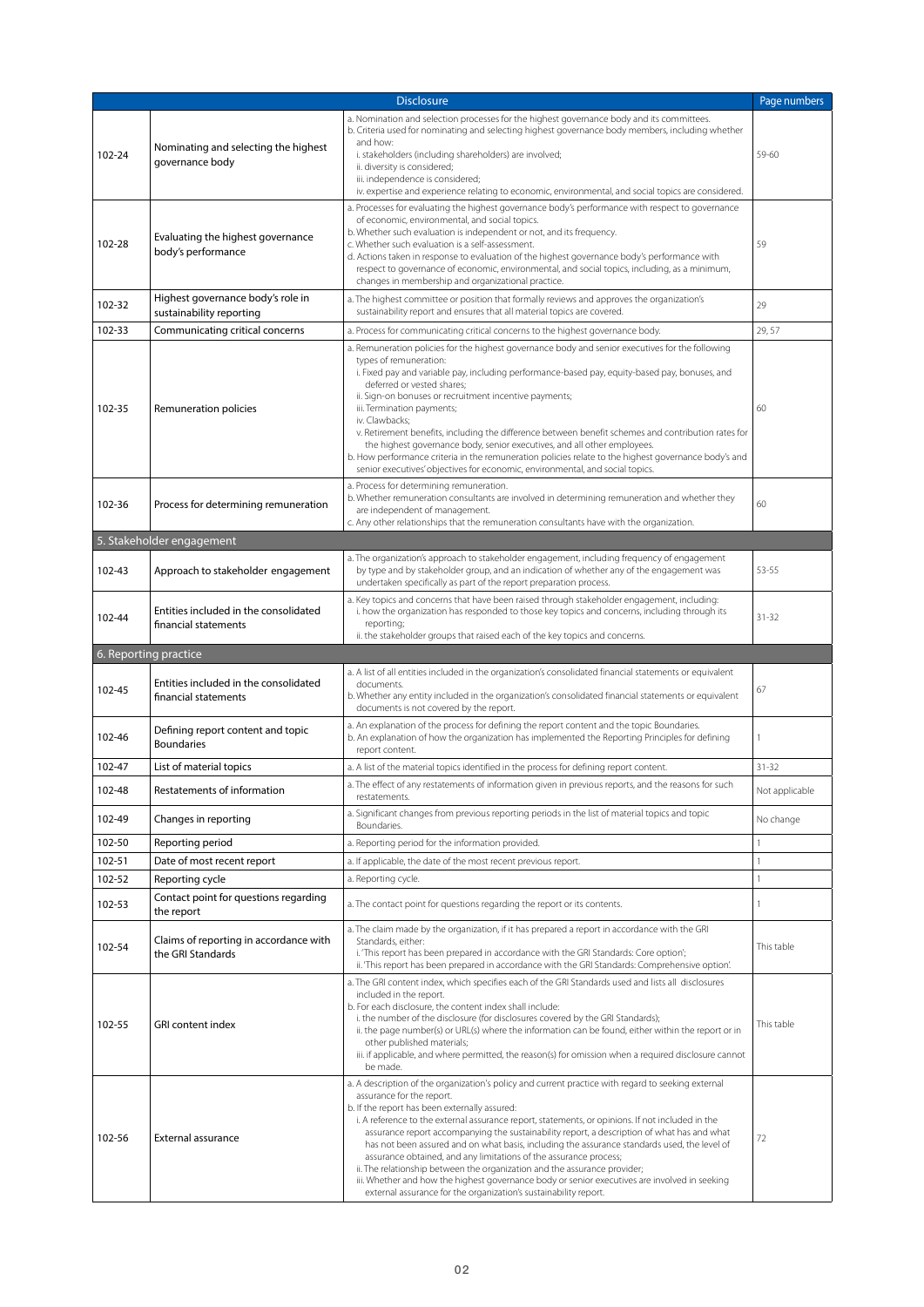## GRI 103: Management Approach 2016

|           |                                               | Disclosure                                                                                                                                                                                                                                                                                                                                                                                                                          | Page numbers |
|-----------|-----------------------------------------------|-------------------------------------------------------------------------------------------------------------------------------------------------------------------------------------------------------------------------------------------------------------------------------------------------------------------------------------------------------------------------------------------------------------------------------------|--------------|
|           | GRI 103: Management Approach                  |                                                                                                                                                                                                                                                                                                                                                                                                                                     |              |
| $103 - 2$ | The management approach and its<br>components | a. An explanation of how the organization manages the topic.<br>b. A statement of the purpose of the management approach.<br>c. A description of the following, if the management approach includes that component:<br>i. Policies<br>ii. Commitments<br>iii. Goals and targets<br>iv. Responsibilities<br>v. Resources<br>vi. Grievance mechanisms<br>vii. Specific actions, such as processes, projects, programs and initiatives | 29-56        |
| $103 - 3$ | Evaluation of the management<br>approach      | a. An explanation of how the organization evaluates the management approach, including:<br>i. the mechanisms for evaluating the effectiveness of the management approach;<br>ii. the results of the evaluation of the management approach;<br>iii. any related adjustments to the management approach.                                                                                                                              | 29-32        |

## GRI 200: Economic topics

| <b>Disclosure</b>                       |                                                                                       |                                                                                                                                                                                                                                                                                                                                                                                                                                                                                                                                                                                                                                                                                                                                                                                                                                                                                                                                                                                                                     | Page numbers                                        |  |
|-----------------------------------------|---------------------------------------------------------------------------------------|---------------------------------------------------------------------------------------------------------------------------------------------------------------------------------------------------------------------------------------------------------------------------------------------------------------------------------------------------------------------------------------------------------------------------------------------------------------------------------------------------------------------------------------------------------------------------------------------------------------------------------------------------------------------------------------------------------------------------------------------------------------------------------------------------------------------------------------------------------------------------------------------------------------------------------------------------------------------------------------------------------------------|-----------------------------------------------------|--|
| GRI 201: Economic Performance 2016      |                                                                                       |                                                                                                                                                                                                                                                                                                                                                                                                                                                                                                                                                                                                                                                                                                                                                                                                                                                                                                                                                                                                                     |                                                     |  |
| $201 - 1$                               | Direct economic value generated and<br>distributed                                    | a. Direct economic value generated and distributed (EVG&D) on an accruals basis, including the basic<br>components for the organization's global operations as listed below. If data are presented on a<br>cash basis, report the justification for this decision in addition to reporting the following basic<br>components:<br>i. Direct economic value generated: revenues;<br>ii. Economic value distributed: operating costs, employee wages and benefits, payments to<br>providers of capital, payments to government by country, and community investments;<br>iii. Economic value retained: 'direct economic value generated' less 'economic value distributed'.<br>b. Where significant, report EVG&D separately at country, regional, or market levels, and the criteria<br>used for defining significance.                                                                                                                                                                                               | 69-70                                               |  |
|                                         | GRI 205: Anti-corruption 2016                                                         |                                                                                                                                                                                                                                                                                                                                                                                                                                                                                                                                                                                                                                                                                                                                                                                                                                                                                                                                                                                                                     |                                                     |  |
| $205 - 2$                               | Communication and training about anti-<br>corruption policies and procedures          | a. Total number and percentage of governance body members that the organization's anti-corruption<br>policies and procedures have been communicated to, broken down by region.<br>b. Total number and percentage of employees that the organization's anti-corruption policies and<br>procedures have been communicated to, broken down by employee category and region.<br>c. Total number and percentage of business partners that the organization's anti-corruption policies<br>and procedures have been communicated to, broken down by type of business partner and region.<br>Describe if the organization's anti-corruption policies and procedures have been communicated to<br>any other persons or organizations.<br>d. Total number and percentage of governance body members that have received training on anti-<br>corruption, broken down by region.<br>e. Total number and percentage of employees that have received training on anti-corruption, broken<br>down by employee category and region. | 65                                                  |  |
| $205 - 3$                               | Confirmed incidents of corruption and<br>actions taken                                | a. Total number and nature of confirmed incidents of corruption.<br>b. Total number of confirmed incidents in which employees were dismissed or disciplined for<br>corruption.<br>c. Total number of confirmed incidents when contracts with business partners were terminated or not<br>renewed due to violations related to corruption.<br>d. Public legal cases regarding corruption brought against the organization or its employees during<br>the reporting period and the outcomes of such cases.                                                                                                                                                                                                                                                                                                                                                                                                                                                                                                            | No incidents of<br>corruption were<br>reported.     |  |
| GRI 206: Anti-competitive Behavior 2016 |                                                                                       |                                                                                                                                                                                                                                                                                                                                                                                                                                                                                                                                                                                                                                                                                                                                                                                                                                                                                                                                                                                                                     |                                                     |  |
| $206-1$                                 | Legal actions for anti-competitive<br>behavior, anti-trust, and monopoly<br>practices | a. Number of legal actions pending or completed during the reporting period regarding anti-<br>competitive behavior and violations of anti-trust and monopoly legislation in which the<br>organization has been identified as a participant.<br>b. Main outcomes of completed legal actions, including any decisions or judgments.                                                                                                                                                                                                                                                                                                                                                                                                                                                                                                                                                                                                                                                                                  | No legal actions<br>of corruption<br>were reported. |  |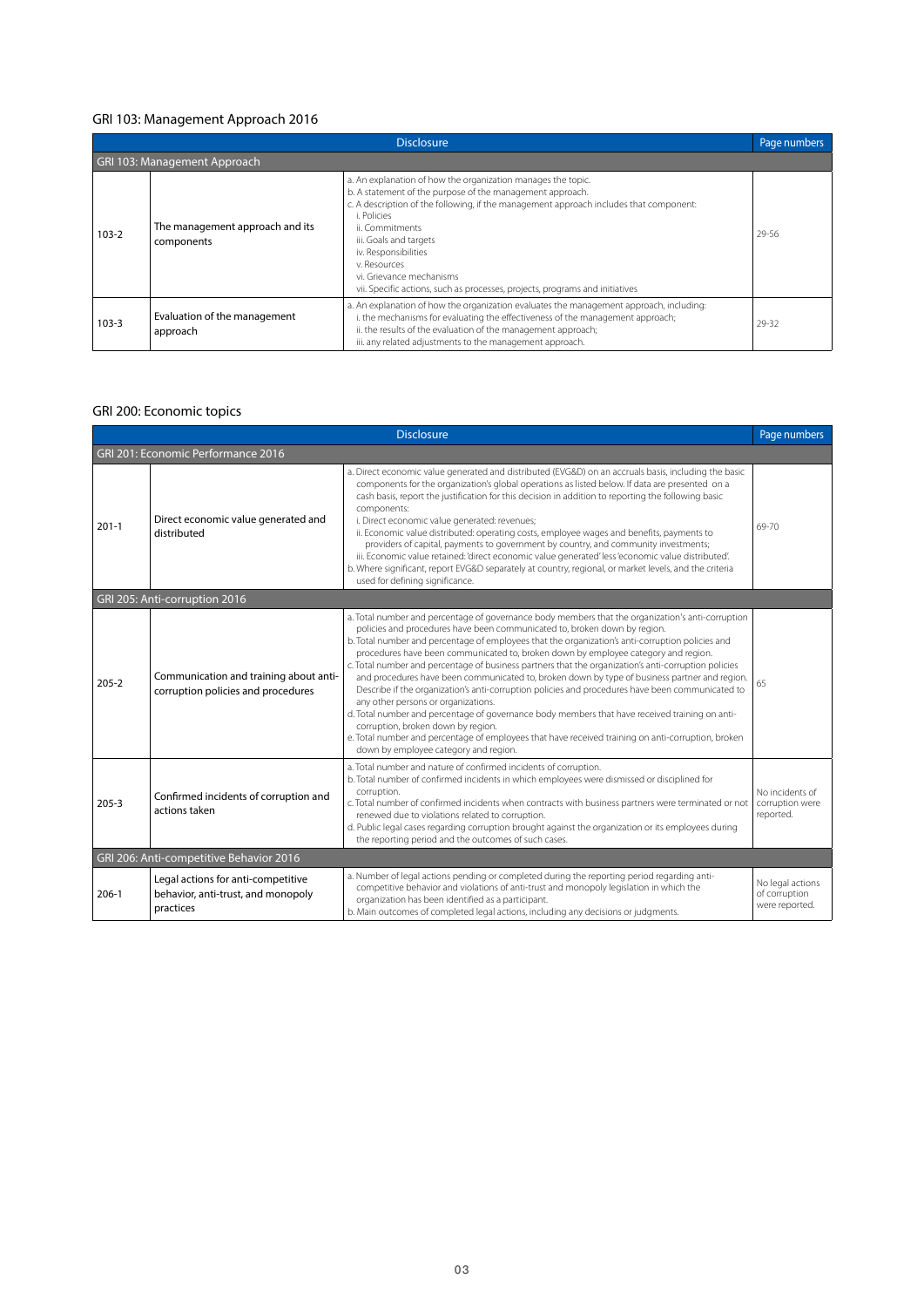## GRI 300: Environmental topics

|                         |                                                       | <b>Disclosure</b>                                                                                                                                                                                                                                                                                                                                                                                                                                                                                                                                                                                                                                                                                                                                                                                                                                                                                                                                                                                                            | Page numbers |  |
|-------------------------|-------------------------------------------------------|------------------------------------------------------------------------------------------------------------------------------------------------------------------------------------------------------------------------------------------------------------------------------------------------------------------------------------------------------------------------------------------------------------------------------------------------------------------------------------------------------------------------------------------------------------------------------------------------------------------------------------------------------------------------------------------------------------------------------------------------------------------------------------------------------------------------------------------------------------------------------------------------------------------------------------------------------------------------------------------------------------------------------|--------------|--|
| GRI 301: Materials 2016 |                                                       |                                                                                                                                                                                                                                                                                                                                                                                                                                                                                                                                                                                                                                                                                                                                                                                                                                                                                                                                                                                                                              |              |  |
| $301-1$                 | Materials used by weight or volume                    | a. Total weight or volume of materials that are used to produce and package the organization's<br>primary products and services during the reporting period, by:<br>i. non-renewable materials used;<br>ii, renewable materials used.                                                                                                                                                                                                                                                                                                                                                                                                                                                                                                                                                                                                                                                                                                                                                                                        | 46,71        |  |
| $301 - 3$               | Reclaimed products and their packaging<br>materials   | a. Percentage of reclaimed products and their packaging materials for each product category.<br>b. How the data for this disclosure have been collected.                                                                                                                                                                                                                                                                                                                                                                                                                                                                                                                                                                                                                                                                                                                                                                                                                                                                     | 71           |  |
|                         | GRI 302: Energy 2016                                  |                                                                                                                                                                                                                                                                                                                                                                                                                                                                                                                                                                                                                                                                                                                                                                                                                                                                                                                                                                                                                              |              |  |
| $302 - 1$               | Energy consumption within the<br>organization         | a. Total fuel consumption within the organization from non-renewable sources, in joules or multiples,<br>and including fuel types used.<br>b. Total fuel consumption within the organization from renewable sources, in joules or multiples, and<br>including fuel types used.<br>c. In joules, watt-hours or multiples, the total:<br>i. electricity consumption<br>ii. heating consumption<br>iii. cooling consumption<br>iv. steam consumption<br>d. In joules, watt-hours or multiples, the total:<br>i. electricity sold<br>ii. heating sold<br>iii. cooling sold<br>iv. steam sold<br>e. Total energy consumption within the organization, in joules or multiples.<br>f. Standards, methodologies, assumptions, and/or calculation tools used.<br>g. Source of the conversion factors used.                                                                                                                                                                                                                            | 45-46, 71    |  |
| $302 - 2$               | Energy consumption outside of the<br>organization     | a. Energy consumption outside of the organization, in joules or multiples.<br>b. Standards, methodologies, assumptions, and/or calculation tools used.<br>c. Source of the conversion factors used.                                                                                                                                                                                                                                                                                                                                                                                                                                                                                                                                                                                                                                                                                                                                                                                                                          | 71           |  |
| $302 - 4$               | Reduction of energy consumption                       | a. Amount of reductions in energy consumption achieved as a direct result of conservation and<br>efficiency initiatives, in joules or multiples.<br>b. Types of energy included in the reductions; whether fuel, electricity, heating, cooling, steam, or all.<br>c. Basis for calculating reductions in energy consumption, such as base year or baseline, including the<br>rationale for choosing it.<br>d. Standards, methodologies, assumptions, and/or calculation tools used.                                                                                                                                                                                                                                                                                                                                                                                                                                                                                                                                          | 46,71        |  |
| $303 - 3$               | GRI 303: Water and Effluents 2018<br>Water withdrawal | a. Total water withdrawal from all areas in megaliters, and a breakdown of this total by the following<br>sources, if applicable:<br>i. Surface water;<br>ii. Groundwater;<br>iii. Seawater;<br>iv. Produced water;<br>v. Third-party water.<br>b. Total water withdrawal from all areas with water stress in megaliters, and a breakdown of this total<br>by the following sources, if applicable:<br>i. Surface water;<br>ii. Groundwater;<br>iii. Seawater;<br>iv. Produced water;<br>v. Third-party water, and a breakdown of this total by the withdrawal sources listed in i-iv.<br>c. A breakdown of total water withdrawal from each of the sources listed in Disclosures 303-3-a and<br>303-3-b in megaliters by the following categories:<br>i. Freshwater (≤1,000 mg/L Total Dissolved Solids);<br>ii. Other water (>1,000 mg/L Total Dissolved Solids).<br>d. Any contextual information necessary to understand how the data have been compiled, such as<br>any standards, methodologies, and assumptions used. | 46,71        |  |
| $303 - 5$               | Water consumption                                     | a. Total water consumption from all areas in megaliters.<br>b. Total water consumption from all areas with water stress in megaliters.<br>c. Change in water storage in megaliters, if water storage has been identified as having a significant<br>water-related impact.<br>d. Any contextual information necessary to understand how the data have been compiled, such<br>as any standards, methodologies, and assumptions used, including whether the information is<br>calculated, estimated, modeled, or sourced from direct measurements, and the approach taken for<br>this, such as the use of any sector-specific factors.                                                                                                                                                                                                                                                                                                                                                                                          | 46,71        |  |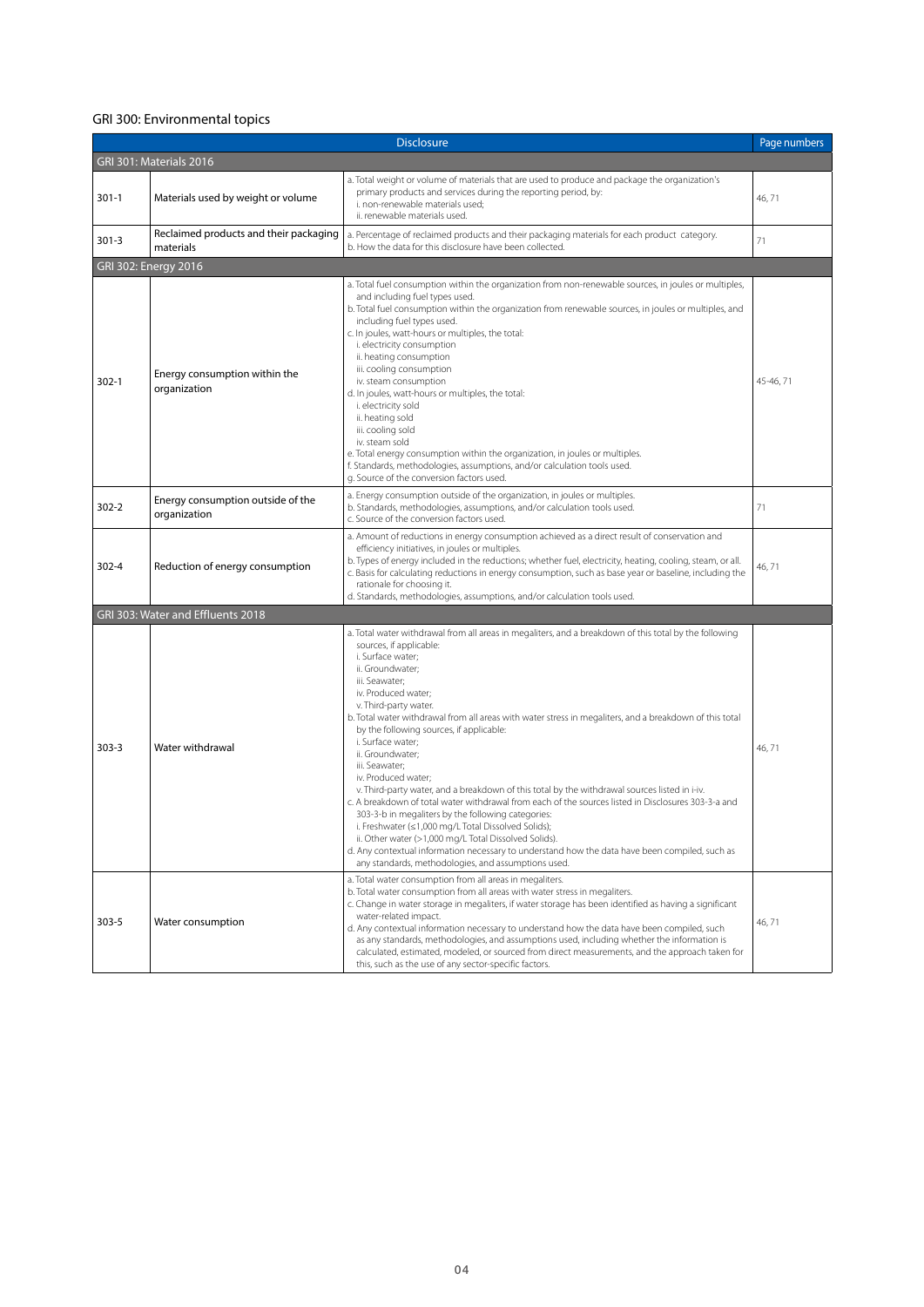| <b>Disclosure</b> |                                         |                                                                                                                                                                                                                                                                                                                                                                                                                                                                                                                                                                                                                                                                                                                                                                                                                                                                                                                                                                               | Page numbers   |
|-------------------|-----------------------------------------|-------------------------------------------------------------------------------------------------------------------------------------------------------------------------------------------------------------------------------------------------------------------------------------------------------------------------------------------------------------------------------------------------------------------------------------------------------------------------------------------------------------------------------------------------------------------------------------------------------------------------------------------------------------------------------------------------------------------------------------------------------------------------------------------------------------------------------------------------------------------------------------------------------------------------------------------------------------------------------|----------------|
|                   | GRI 305: Emissions 2016                 |                                                                                                                                                                                                                                                                                                                                                                                                                                                                                                                                                                                                                                                                                                                                                                                                                                                                                                                                                                               |                |
| $305-1$           | Direct (Scope 1) GHG emissions          | a. Gross direct (Scope 1) GHG emissions in metric tons of CO2 equivalent.<br>b. Gases included in the calculation; whether $CO2$ , CH <sub>4</sub> , N <sub>2</sub> O, HFCs, PFCs, SF <sub>6</sub> , NF <sub>3</sub> , or all.<br>c. Biogenic CO <sub>2</sub> emissions in metric tons of CO <sub>2</sub> equivalent.<br>d. Base year for the calculation, if applicable, including:<br>i. the rationale for choosing it;<br>ii. emissions in the base year;<br>iii. the context for any significant changes in emissions that triggered recalculations of base year<br>emissions.<br>e. Source of the emission factors and the global warming potential (GWP) rates used, or a reference to<br>the GWP source.<br>f. Consolidation approach for emissions; whether equity share, financial control, or operational control.<br>g. Standards, methodologies, assumptions, and/or calculation tools used.                                                                      | 46,71          |
| $305 - 2$         | Energy indirect (Scope 2) GHG emissions | a. Gross location-based energy indirect (Scope 2) GHG emissions in metric tons of CO2 equivalent.<br>b. If applicable, gross market-based energy indirect (Scope 2) GHG emissions in metric tons of CO2<br>equivalent.<br>c. If available, the gases included in the calculation; whether CO2, CH <sub>4</sub> , N <sub>2</sub> O, HFCs, PFCs, SF <sub>6</sub> , NF <sub>3</sub> , or all.<br>d. Base year for the calculation, if applicable, including:<br>i. the rationale for choosing it;<br>ii. emissions in the base year;<br>iii. the context for any significant changes in emissions that triggered recalculations of base year<br>emissions.<br>e. Source of the emission factors and the global warming potential (GWP) rates used, or a reference to<br>the GWP source.<br>f. Consolidation approach for emissions; whether equity share, financial control, or operational control.<br>g. Standards, methodologies, assumptions, and/or calculation tools used. | 46,71          |
| $305 - 3$         | Other indirect (Scope 3) GHG emissions  | a. Gross other indirect (Scope 3) GHG emissions in metric tons of CO2 equivalent.<br>b. If available, the gases included in the calculation; whether CO <sub>2</sub> , CH <sub>4</sub> , N <sub>2</sub> O, HFCs, PFCs, SF <sub>6</sub> , NF <sub>3</sub> , or all.<br>c. Biogenic CO <sub>2</sub> emissions in metric tons of CO <sub>2</sub> equivalent.<br>d. Other indirect (Scope 3) GHG emissions categories and activities included in the calculation.<br>e. Base year for the calculation, if applicable, including:<br>i. the rationale for choosing it;<br>ii. emissions in the base year;<br>iii. the context for any significant changes in emissions that triggered recalculations of base year<br>emissions.<br>f. Source of the emission factors and the global warming potential (GWP) rates used, or a reference to<br>the GWP source.<br>g. Standards, methodologies, assumptions, and/or calculation tools used.                                           | 46,71          |
| $305 - 5$         | <b>Reduction of GHG emissions</b>       | a. GHG emissions reduced as a direct result of reduction initiatives, in metric tons of CO2 equivalent.<br>b. Gases included in the calculation; whether $CO2$ , CH <sub>4</sub> , N <sub>2</sub> O, HFCs, PFCs, SF <sub>6</sub> , NF <sub>3</sub> , or all.<br>c. Base year or baseline, including the rationale for choosing it.<br>d. Scopes in which reductions took place; whether direct (Scope 1), energy indirect (Scope 2), and/or<br>other indirect (Scope 3).<br>e. Standards, methodologies, assumptions, and/or calculation tools used.                                                                                                                                                                                                                                                                                                                                                                                                                          | 45,71          |
|                   | GRI 306: Effluents and Waste 2016       |                                                                                                                                                                                                                                                                                                                                                                                                                                                                                                                                                                                                                                                                                                                                                                                                                                                                                                                                                                               |                |
| $306 - 2$         | Waste by type and disposal method       | a. Total weight of hazardous waste, with a breakdown by the following disposal methods where<br>applicable:<br>i. Reuse<br>ii. Recycling<br>iii. Composting<br>iv. Recovery, including energy recovery<br>v. Incineration (mass burn)<br>vi. Deep well injection<br>vii. Landfill<br>viii. On-site storage<br>ix. Other (to be specified by the organization)<br>b. Total weight of non-hazardous waste, with a breakdown by the following disposal methods where<br>applicable:<br>i. Reuse<br>ii. Recycling<br>iii. Composting<br>iv. Recovery, including energy recovery<br>v. Incineration (mass burn)<br>vi. Deep well injection<br>vii. Landfill<br>viii. On-site storage<br>ix. Other (to be specified by the organization)<br>c. How the waste disposal method has been determined:                                                                                                                                                                                   | 46,71          |
|                   |                                         | i. Disposed of directly by the organization, or otherwise directly confirmed<br>ii. Information provided by the waste disposal contractor                                                                                                                                                                                                                                                                                                                                                                                                                                                                                                                                                                                                                                                                                                                                                                                                                                     |                |
| $306 - 3$         | Significant spills                      | iii. Organizational defaults of the waste disposal contractor<br>a. Total number and total volume of recorded significant spills.<br>b. The following additional information for each spill that was reported in the organization's financial<br>statements:<br>i. Location of spill;<br>ii. Volume of spill;<br>iii. Material of spill, categorized by: oil spills (soil or water surfaces), fuel spills (soil or water surfaces),<br>spills of wastes (soil or water surfaces), spills of chemicals (mostly soil or water surfaces), and other<br>(to be specified by the organization).<br>c. Impacts of significant spills.                                                                                                                                                                                                                                                                                                                                               | Not applicable |
|                   | GRI 307: Environmental Compliance 2016  |                                                                                                                                                                                                                                                                                                                                                                                                                                                                                                                                                                                                                                                                                                                                                                                                                                                                                                                                                                               |                |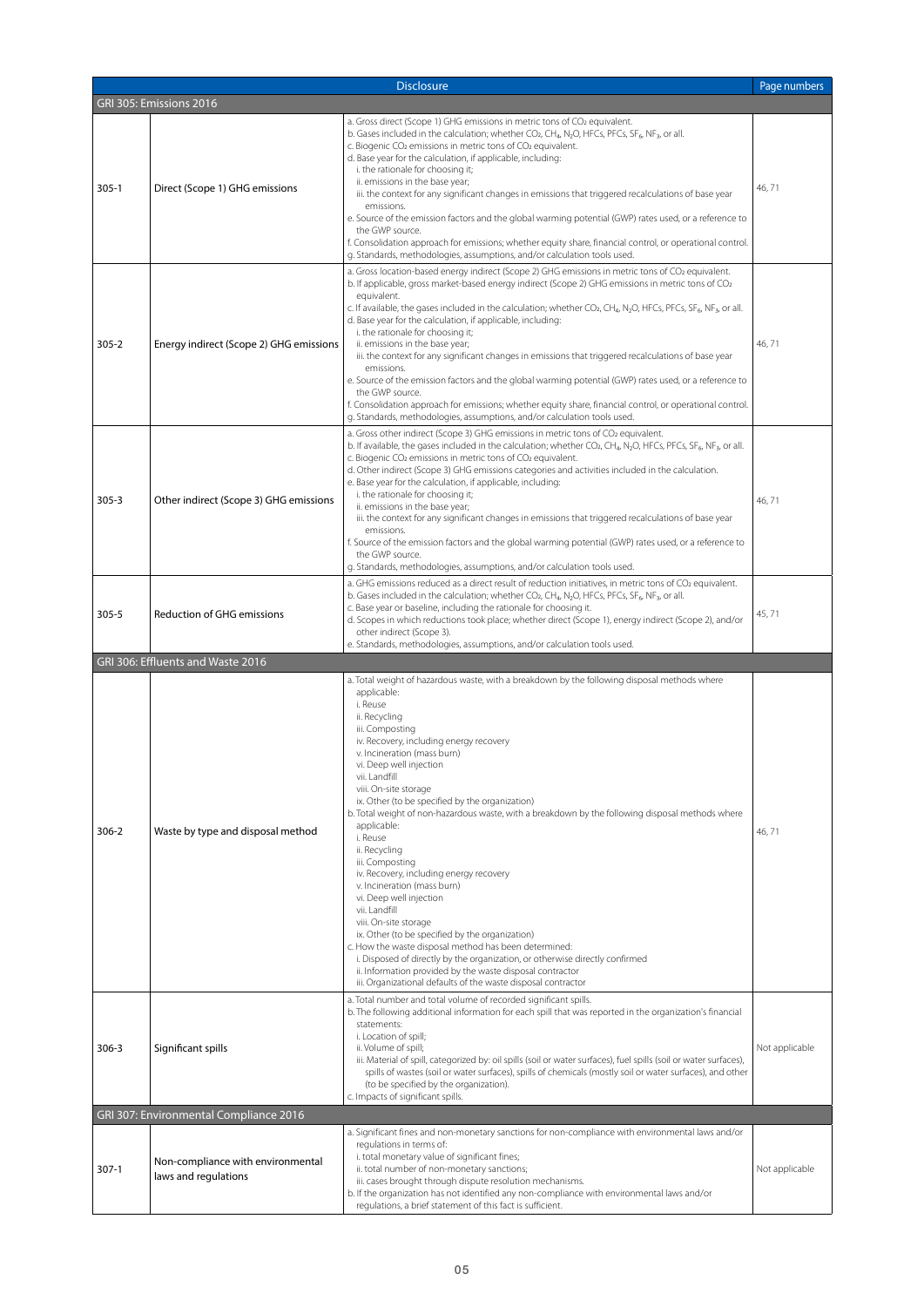## GRI 400: Social topics

| <b>Disclosure</b>        |                                                                                               |                                                                                                                                                                                                                                                                                                                                                                                                                                                                                                                                                                                                                                                                                                                                                                                                                                                                                                                                                                                                                                                                                                                                                                                                                                                                                            | Page numbers   |  |
|--------------------------|-----------------------------------------------------------------------------------------------|--------------------------------------------------------------------------------------------------------------------------------------------------------------------------------------------------------------------------------------------------------------------------------------------------------------------------------------------------------------------------------------------------------------------------------------------------------------------------------------------------------------------------------------------------------------------------------------------------------------------------------------------------------------------------------------------------------------------------------------------------------------------------------------------------------------------------------------------------------------------------------------------------------------------------------------------------------------------------------------------------------------------------------------------------------------------------------------------------------------------------------------------------------------------------------------------------------------------------------------------------------------------------------------------|----------------|--|
| GRI 401: Employment 2016 |                                                                                               |                                                                                                                                                                                                                                                                                                                                                                                                                                                                                                                                                                                                                                                                                                                                                                                                                                                                                                                                                                                                                                                                                                                                                                                                                                                                                            |                |  |
| $401 - 1$                | New employee hires and employee<br>turnover                                                   | a. Total number and rate of new employee hires during the reporting period, by age group, gender<br>and region.<br>b. Total number and rate of employee turnover during the reporting period, by age group, gender<br>and region.                                                                                                                                                                                                                                                                                                                                                                                                                                                                                                                                                                                                                                                                                                                                                                                                                                                                                                                                                                                                                                                          | 72             |  |
|                          | GRI 403: Occupational Health and Safety 2018                                                  |                                                                                                                                                                                                                                                                                                                                                                                                                                                                                                                                                                                                                                                                                                                                                                                                                                                                                                                                                                                                                                                                                                                                                                                                                                                                                            |                |  |
| $403 - 1$                | Occupational health and safety<br>management system                                           | a. A statement of whether an occupational health and safety management system has been<br>implemented, including whether:<br>i. the system has been implemented because of legal requirements and, if so, a list of the<br>requirements;<br>ii. the system has been implemented based on recognized risk management and/or management<br>system standards/quidelines and, if so, a list of the standards/quidelines.<br>b. A description of the scope of workers, activities, and workplaces covered by the occupational<br>health and safety management system, and an explanation of whether and, if so, why any workers,<br>activities, or workplaces are not covered.                                                                                                                                                                                                                                                                                                                                                                                                                                                                                                                                                                                                                  | 51             |  |
| $403 - 2$                | Hazard identification, risk<br>assessment, and incident<br>investigation                      | a. A description of the processes used to identify work-related hazards and assess risks on a routine<br>and non-routine basis, and to apply the hierarchy of controls in order to eliminate hazards and<br>minimize risks, including:<br>i. how the organization ensures the quality of these processes, including the competency of<br>persons who carry them out;<br>ii. how the results of these processes are used to evaluate and continually improve the occupational<br>health and safety management system.<br>b. A description of the processes for workers to report work-related hazards and hazardous situations,<br>and an explanation of how workers are protected against reprisals.<br>c. A description of the policies and processes for workers to remove themselves from work situations<br>that they believe could cause injury or ill health, and an explanation of how workers are protected<br>against reprisals.<br>d. A description of the processes used to investigate work-related incidents, including the processes<br>to identify hazards and assess risks relating to the incidents, to determine corrective actions using<br>the hierarchy of controls, and to determine improvements needed in the occupational health and<br>safety management system. | 51             |  |
| $403 - 4$                | Worker participation, consultation,<br>and communication on occupational<br>health and safety | a. A description of the processes for worker participation and consultation in the development,<br>implementation, and evaluation of the occupational health and safety management system, and<br>for providing access to and communicating relevant information on occupational health and safety<br>to workers.<br>b. Where formal joint management-worker health and safety committees exist, a description of their<br>responsibilities, meeting frequency, decision-making authority, and whether and, if so, why any<br>workers are not represented by these committees.                                                                                                                                                                                                                                                                                                                                                                                                                                                                                                                                                                                                                                                                                                             | 51             |  |
| $403 - 5$                | Worker training on occupational health<br>and safety                                          | a. A description of any occupational health and safety training provided to workers, including generic<br>training as well as training on specific work-related hazards, hazardous activities, or hazardous<br>situations.                                                                                                                                                                                                                                                                                                                                                                                                                                                                                                                                                                                                                                                                                                                                                                                                                                                                                                                                                                                                                                                                 | 51             |  |
| $403 - 6$                | Promotion of worker health                                                                    | a. An explanation of how the organization facilitates workers' access to non-occupational medical and<br>healthcare services, and the scope of access provided.<br>b. A description of any voluntary health promotion services and programs offered to workers to<br>address major non-work-related health risks, including the specific health risks addressed, and how<br>the organization facilitates workers' access to these services and programs.                                                                                                                                                                                                                                                                                                                                                                                                                                                                                                                                                                                                                                                                                                                                                                                                                                   | 52             |  |
|                          | GRI 404: Training and Education 2016                                                          |                                                                                                                                                                                                                                                                                                                                                                                                                                                                                                                                                                                                                                                                                                                                                                                                                                                                                                                                                                                                                                                                                                                                                                                                                                                                                            |                |  |
| $404 - 2$                | Programs for upgrading employee skills<br>and transition assistance programs                  | a. Type and scope of programs implemented and assistance provided to upgrade employee skills.<br>b. Transition assistance programs provided to facilitate continued employability and the management<br>of career endings resulting from retirement or termination of employment.                                                                                                                                                                                                                                                                                                                                                                                                                                                                                                                                                                                                                                                                                                                                                                                                                                                                                                                                                                                                          | 49-50          |  |
|                          | GRI 405: Diversity and Equal Opportunity 2016                                                 |                                                                                                                                                                                                                                                                                                                                                                                                                                                                                                                                                                                                                                                                                                                                                                                                                                                                                                                                                                                                                                                                                                                                                                                                                                                                                            |                |  |
| $405 - 1$                | Diversity of governance bodies and<br>employees                                               | a. Percentage of individuals within the organization's governance bodies in each of the following<br>diversity categories:<br>i. Gender;<br>ii. Age group: under 30 years old, 30-50 years old, over 50 years old;<br>iii. Other indicators of diversity where relevant (such as minority or vulnerable groups).<br>b. Percentage of employees per employee category in each of the following diversity categories:<br>i. Gender:<br>ii. Age group: under 30 years old, 30-50 years old, over 50 years old;<br>iii. Other indicators of diversity where relevant (such as minority or vulnerable groups).                                                                                                                                                                                                                                                                                                                                                                                                                                                                                                                                                                                                                                                                                  | 47-48, 72      |  |
|                          | GRI 406: Non-discrimination 2016                                                              |                                                                                                                                                                                                                                                                                                                                                                                                                                                                                                                                                                                                                                                                                                                                                                                                                                                                                                                                                                                                                                                                                                                                                                                                                                                                                            |                |  |
| $406-1$                  | Incidents of discrimination and<br>corrective actions taken                                   | a. Total number of incidents of discrimination during the reporting period.<br>b. Status of the incidents and actions taken with reference to the following:<br>i. Incident reviewed by the organization;<br>ii. Remediation plans being implemented;<br>iii. Remediation plans that have been implemented, with results reviewed through routine internal<br>management review processes;<br>iv. Incident no longer subject to action.                                                                                                                                                                                                                                                                                                                                                                                                                                                                                                                                                                                                                                                                                                                                                                                                                                                    | Not applicable |  |
|                          | GRI 414: Supplier Social Assessment 2016                                                      |                                                                                                                                                                                                                                                                                                                                                                                                                                                                                                                                                                                                                                                                                                                                                                                                                                                                                                                                                                                                                                                                                                                                                                                                                                                                                            |                |  |
| 414-2                    | Negative social impacts in the supply<br>chain and actions taken                              | a. Number of suppliers assessed for social impacts.<br>b. Number of suppliers identified as having significant actual and potential negative social impacts.<br>c. Significant actual and potential negative social impacts identified in the supply chain.<br>d. Percentage of suppliers identified as having significant actual and potential negative social impacts<br>with which improvements were agreed upon as a result of assessment.<br>e. Percentage of suppliers identified as having significant actual and potential negative social impacts<br>with which relationships were terminated as a result of assessment, and why.                                                                                                                                                                                                                                                                                                                                                                                                                                                                                                                                                                                                                                                 | 30, 54-55      |  |